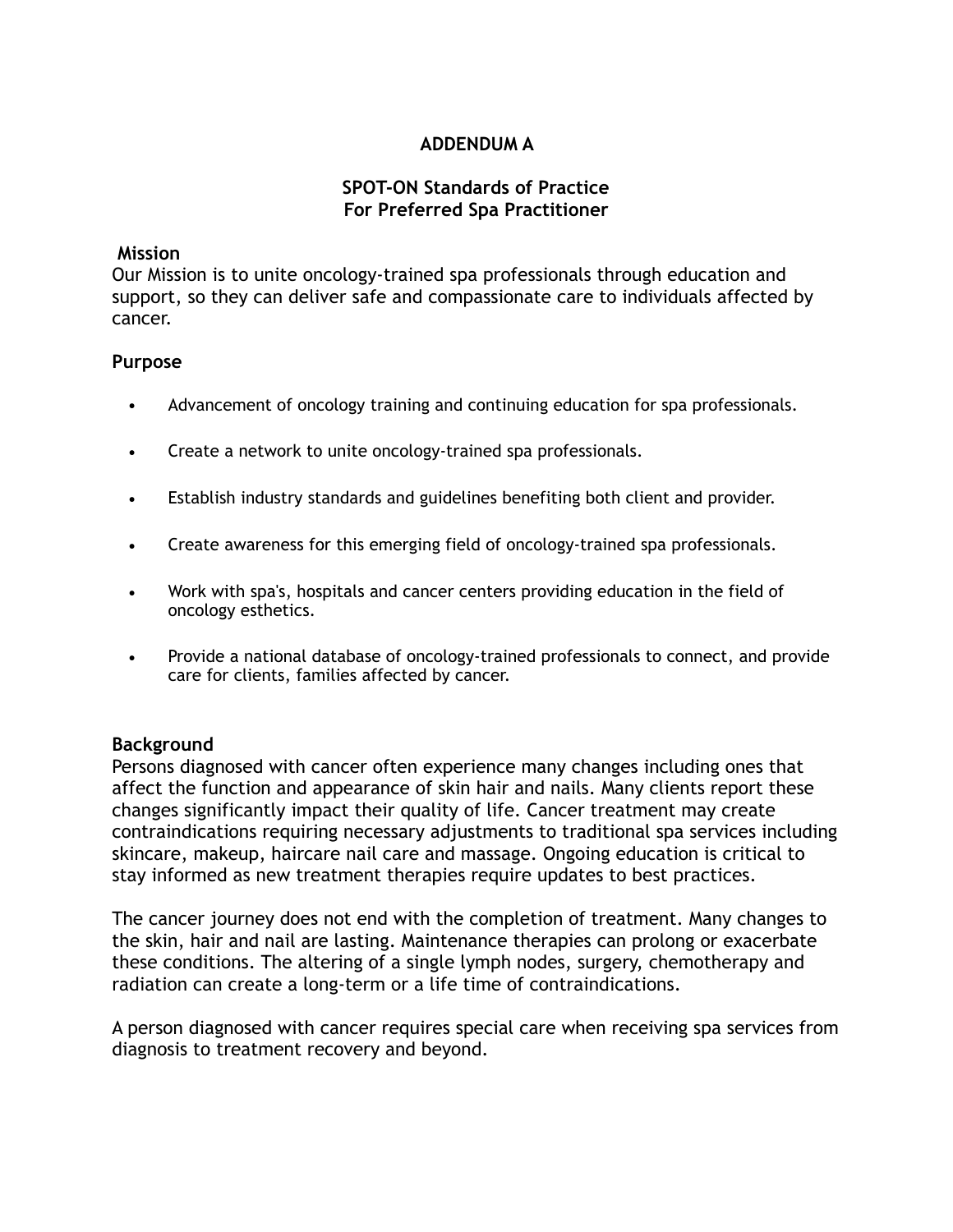### **Intent**

Spa services benefit people with cancer both physically and emotionally. SPOT-ON aims to provide best practice standards for working with clients. SPOT-ON does this through providing information and resources, as well as setting guidelines and standards for spa providers working with persons who have received a cancer diagnosis. Additionally, SPOT-ON provides education and information for persons diagnosed with cancer, caregivers, medical professionals and the public.

Education, modalities, and philosophies vary, SPOT-ON has established Standards of Practice to

promote the safe, ethical, and appropriate services for those diagnosed with cancer. These standards apply throughout the person's lifetime.

Preferred Spa Practitioners demonstrate their commitment to uphold these standards of care in a competent and professional manor. By maintaining these Standards of Practice a SPOT-ON Preferred Spa Practitioner provides healthcare practitioners and the general public a better understanding of the roles, responsibilities, and principles adhered to by Preferred Spa Practitioners.

These Standards of Practice apply universally to every client diagnosed with cancer throughout their lives.

### **Standards of Practice**

**Safety / Education.** The provider shall complete a 24-hour course of study in oncology training for spa professionals. The course must be related to the specific area of the providers training, licensing and service. For example; the skincare requirements will differ from massage or nail care.

The course must be approved by SPOT-ON, meeting the minimum standards for preferred providers. It is the responsibility of the provider to meet and maintain any requirements needed to stay in good standing with their oncology training. For example, if the approved oncology training course requires periodic re-certification or a refresher course, then the provider is responsible for providing current proof of compliance to SPOT-ON.

SPOT-ON safety and practice guideline requirements include:

- 1. **The Disease**. Overview of cancer and the impact to the clients physical and physiological wellbeing.
- 2. **Treatments.** An introduction to the principles of treatments for cancer and side effects.
- 3. **Contraindications and Precautions**. Adaptation of standard spa services for the individuals, considering any side effects posed by the disease and treatments.
- 4. **Scope of work**. The provider shall only preform work within the scope of their licensing education, training, knowledge and ability.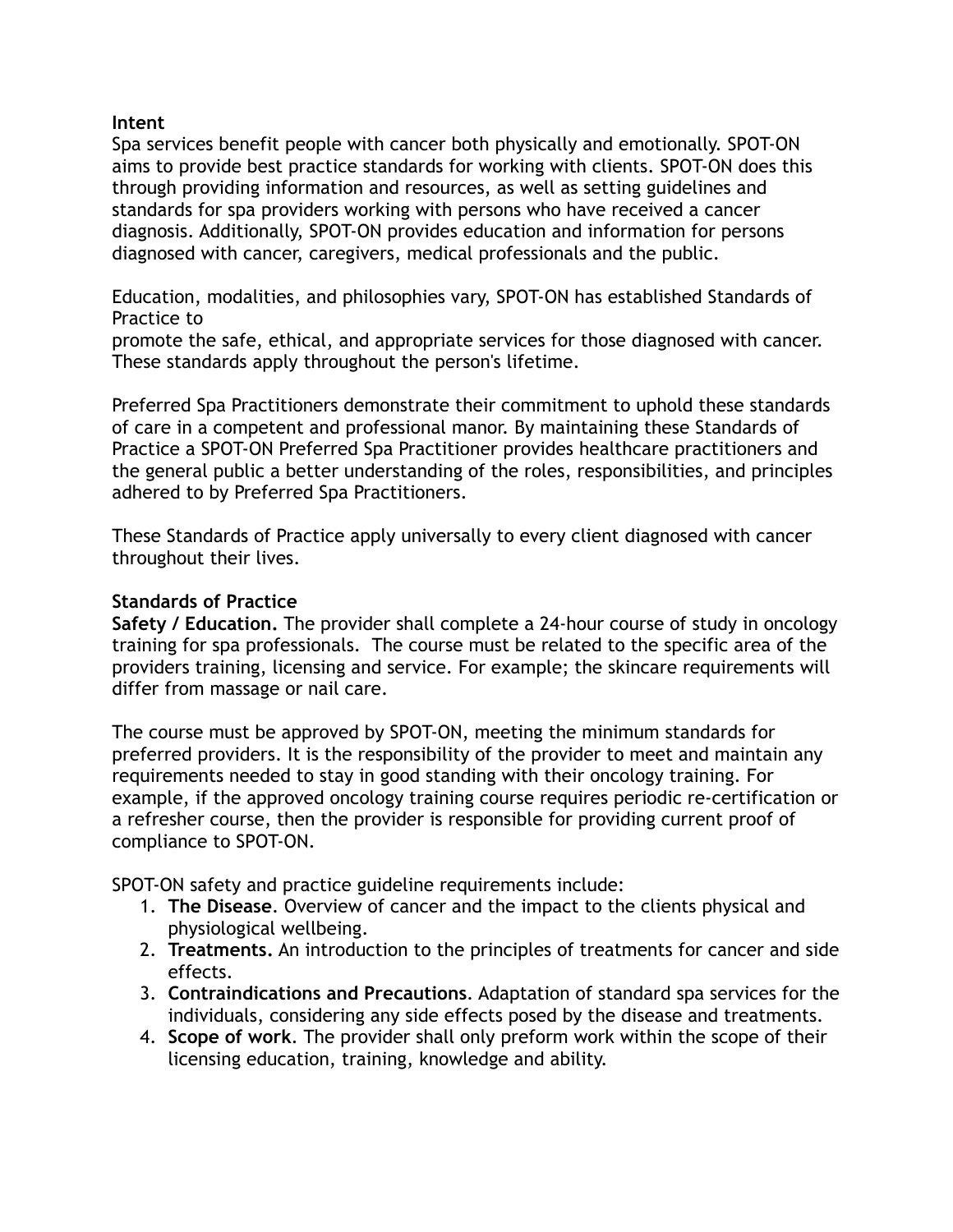- 5. **Right of refusal**. The provider shall decline from using any techniques that they deem maybe detrimental to themselves or the client. (See section on Provider and Patient Protection).
- 6. **Consultation**. If the provider encounters an unfamiliar condition that cannot be adequately evaluated through research, the provider shall consult with a knowledgeable healthcare professional to determine the best and safest course or action before moving forward. Even if this requires rescheduling or greatly limiting the nature of the current scheduled appointment.
- 7. **Medical referral**. If the provider suspects that the client has a condition requiring medical diagnosis or treatment, the provider shall suggest that the client consult a healthcare professional. It is important to not cross the line from suggesting one seek medical evaluation and giving medical advice or diagnosis.
- 8. **Diagnosis**. The provider shall not diagnose any medical condition. Including skin conditions that fall outside the scope of their license.
- 9. **Health History/Condition**. The provider is responsible to inquire about the client's condition for the purpose of providing safe and effective spa service. This requires updating client intake forms with each client visit.
- 10.**Safe Environment**. The provider shall provide a safe and clean environment for service. Specific attention and care will be given for the client's accessibility, safety, sanitation, and comfort. Equipment and supplies will be clean and sanitary. Products will be evaluated for potential reactions, safety and effectiveness.
- 11.**Client Wishes**. The provider shall respect the clients wishes to limit or discontinue service.
- 12.**Client Notes**. The provider will keep detailed notes. Updating and maintaining any changes to the client's condition including medications new or additional treatments that may require change to the way service is provided for safety and effectiveness.

## **Ethics**

- A. **Commitment to the client**. The spa professional shall be fully focused and engaged during the client's entire visit, avoiding anything that will distract from care of the client including any unnecessary delays or interruptions during sessions.
- B. **Undue Influence**. The practitioner shall not exercise influence over the client by any means including suggesting or recommending advise or council outside the practitioner's scope of practice. Each state has different governing laws and it is the responsibility of the SPOT-ON Preferred Spa Practitioner to uphold the laws and guidelines set by the governing body where they practice. Examples of negative influence includes redirecting the client's course of medical care, exploiting the client for personal gain.
- C. **Clients needs.** The practitioner will follow practices that respect the client's need for comfort, safety and desire for privacy.